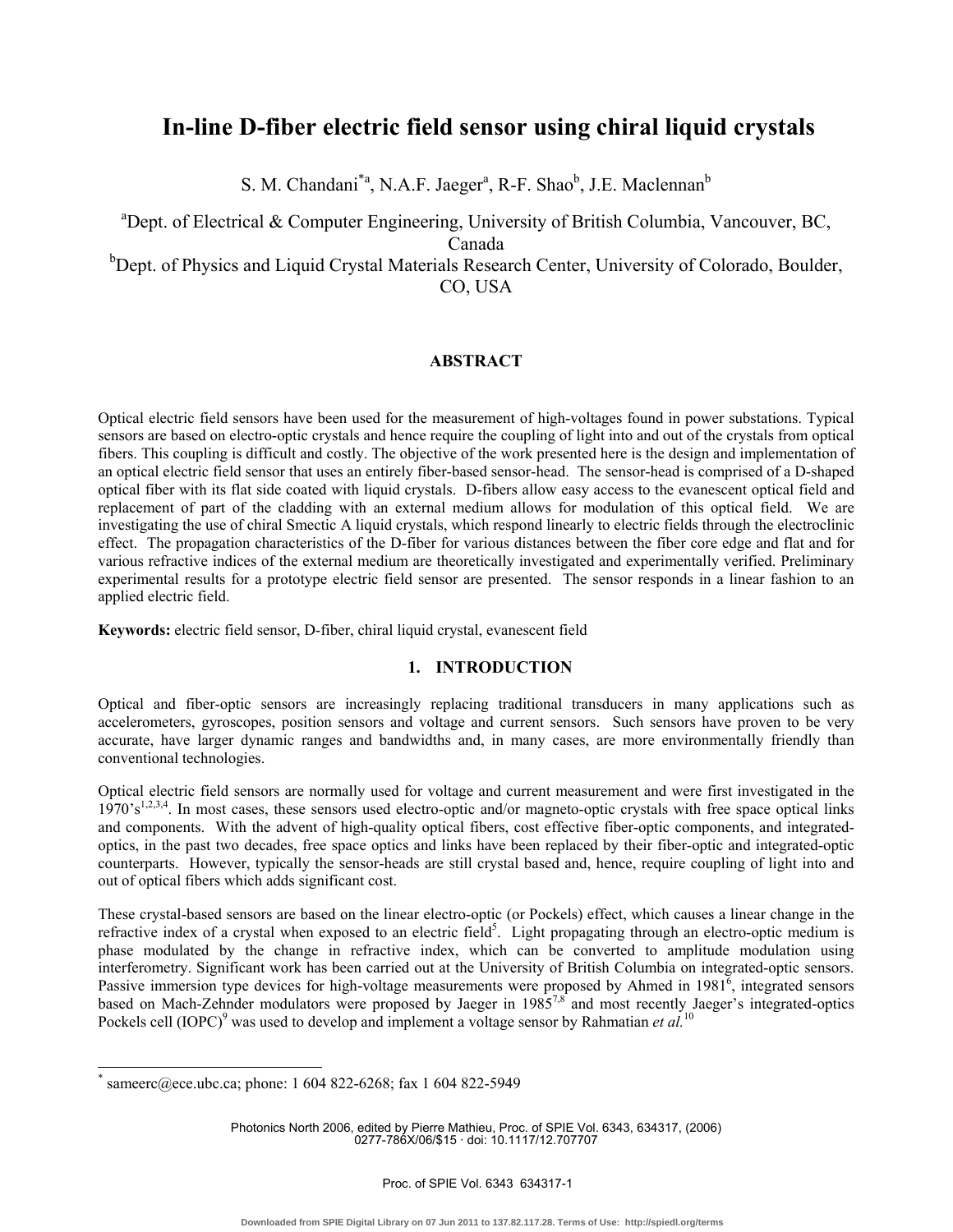One way of realising an entirely fiber-based sensor-head is by way of a class of fiber sensors known as evanescent wave sensors<sup>11</sup>. They are based on affecting the propagation of light in the fiber by modulating/changing the evanescent field that penetrates into the cladding of the fiber. With a sufficiently thin cladding, the evanescent field can extend into the medium surrounding the cladding, and to realise a sensor this surrounding medium is chosen so that it is sensitive to the measurand. The advantage of these sensors is the ability to keep the light in the fiber, i.e., removing the need to couple the light in and out.

A lot of effort has been directed towards liquid crystals which exhibit electro-optic behaviour. Room temperature liquid crystals are available and have indices of refraction close to and/or similar to those of optical fibers. In particular, chiral Smectic A (SmA<sup>\*</sup>) liquid crystals are ideal as they allow for continuous modulation of their refractive indices via the electroclinic effect, allowing for their use in analog applications (unlike nematic liquid crystals, which require threshold electric fields to cause changes in their refractive indices)<sup>12</sup>.

Sneh and Johnson have demonstrated a continuously tunable liquid crystal filter<sup>13</sup> using a SmA\* liquid crystal as the active cavity material in a Fabry-Perot étalon. Sirleto *et al.* have demonstrated a continuously tunable filter based on a Bragg grating in a planar waveguide with a SmA\* liquid crystal overlayer<sup>14</sup>. There has also been some effort in electric field sensors using fibers and liquid crystals. Lacquet *et al.*15 developed an electric field probe using a polymer dispersed liquid crystal inserted between two multimode optical fibers, Anagni *et al.*16 used a liquid crystal cell to develop an electric field presence detector and Sato *et al.*17 demonstrated electric field measurements, covering a wide range, using a chiral liquid crystal cell placed between two optical fibers, which behaved like a polarizer. The above sensors are not inline fiber devices and require interruption of the light in the fiber and propagation through the liquid crystal.

In this paper we present the design, investigation and fabrication of an in-line electric field sensor that uses a D-shaped optical fiber and SmA\* liquid crystals. D-fibers allow easy access to the evanescent field, as the core of the fiber is typically less than 20 µm below the flat of the fiber. This cladding thickness can be reduced by etching the fiber. We have investigated the characteristics of our D-fiber with varying cladding thicknesses and external medium refractive indices. A theoretical model has been developed and verified experimentally to demonstrate the viability of our design architecture.

Including this introduction, this paper consists of five sections. In section 2 we present the theory of operation for our sensor, including the theoretical foundation and its verification experimentally. In Section 3 we discuss the various aspects of the physical design of the sensor including liquid crystals, and the particular design architecture and fabrication method used for the prototype sensor. In Section 4 we show the experimental setup and experimental results of a prototype sensor. Finally, concluding remarks are given in Section 5.

# **2. THEORY OF OPERATION**

## **2.1 Theoretical foundation**

Typically, in a step-index fiber with a circular cross section, the refractive index of a fiber's core, *nco*, is greater than that of its cladding, *ncl*, and the fiber mode effective index, *neff*, lies between *nco* and *ncl*. In the case of a D-fiber having a Dshaped cross section, the cladding between the core and fiber flat can be made to be sufficiently thin to allow the evanescent field to extend into the external medium above the fiber flat. If the fiber flat is coated with a material with refractive index  $n_{ext}$ , the mode effective index of the D-fiber/external medium structure will depend on the cladding thickness and the value of  $n_{ext}$ . When  $n_{ext} \approx n_{eff}$ , the fiber mode becomes leaky and power can be radiated out of the core of the fiber and the mode remains leaky for values of  $n_{ext} > n_{eff}$ .

Fig. 1 shows a conceptual diagram, not to scale, of our D-fiber sensor with its flat surface coated with an external medium, thick enough to act as a semi-infinite superstrate. The amount of power radiated out of the core, when the fiber mode is leaky, depends on the core dimensions, the cladding thickness, *d*, the length of fiber coated with the external medium, *L*, and the values of  $n_{\text{eff}}$  and  $n_{\text{ext}}$ . The cladding thickness is defined as the minimum distance between the fiber flat and the core edge and can be reduced from its initial value by etching, e.g., in hydrofluoric (HF) acid<sup>18</sup>. The fiber used in our work has an elliptical core and is polarization maintaining.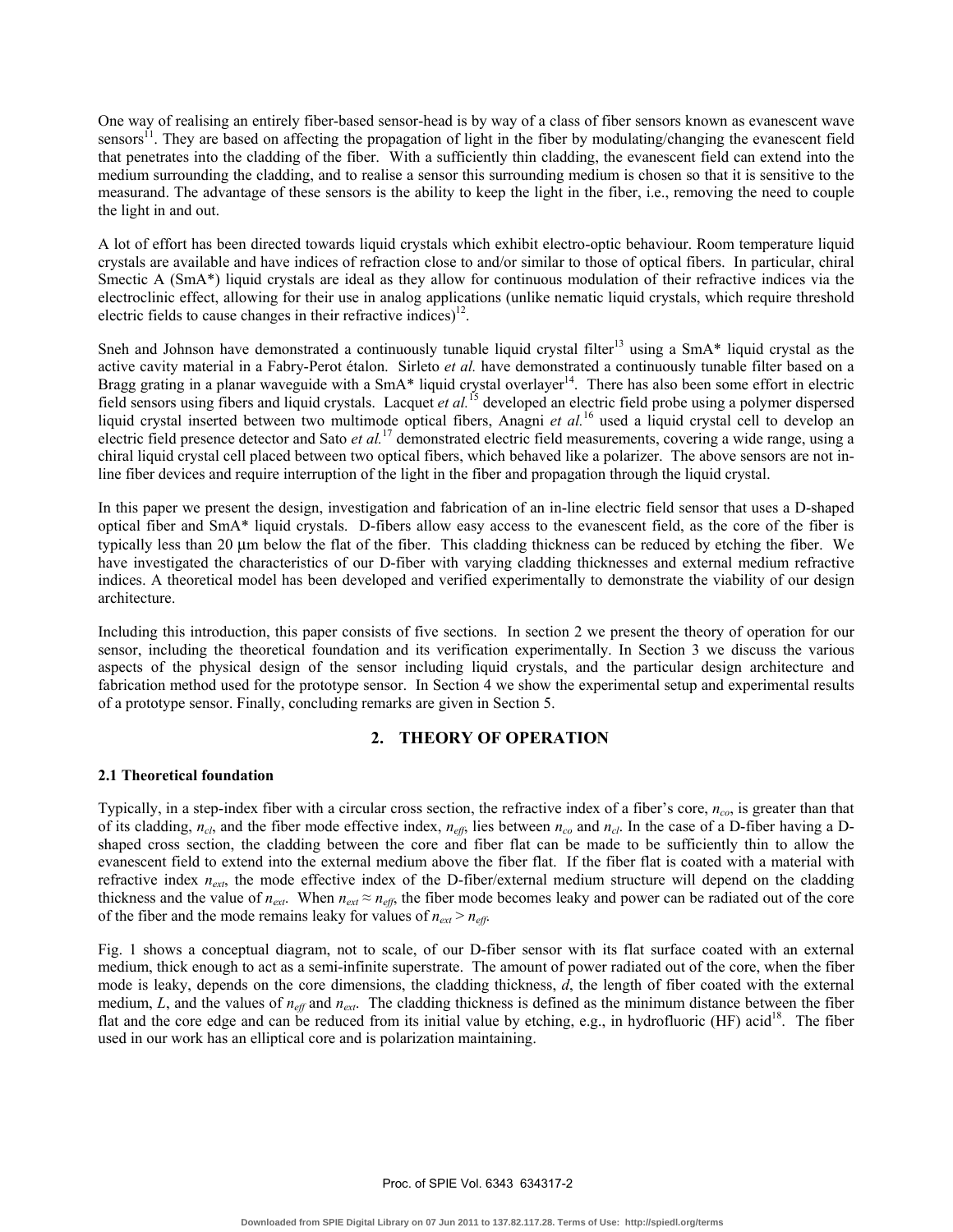

Fig. 1. Conceptual diagram of D-fiber sensor with its flat side coated with an external medium

To theoretically model the combination of the D-fiber/external medium structure, we use the method proposed by Sharma *et al.*<sup>19</sup> to analyze fibers with their claddings limited by a plane. The first step in the model is to replace the fiber with a three-layer equivalent planar waveguide (EPW) by matching the modal fields and propagation constants of the fiber to that of its EPW. This matching is only required for the fiber's phase constants along the direction of interaction (the *x*-direction, see Fig. 1) and the direction of propagation (the *z*-direction). Consequently, in our case, of the two core dimensions, only the semiminor axis plays a role in determining the EPW as it is the tail of the evanescent field in the *x*direction that interacts with the external medium. This EPW is then extended to a four-layer waveguide to take into account the external medium. For the case where  $n_{ext} \ge n_{eff}$ , the propagation constant for the leaky TE<sub>0</sub> mode is given analytically by Thyagarajan *et al.*<sup>20</sup> and is complex, with real and imaginary parts,  $\beta_r$  and  $\beta_j$ , respectively. The power transmission,  $T_p$ , can then be written in terms of the power into,  $P_{in}$ , and the power out of,  $P_{out}$ , a section of fiber of length *L*, as

$$
T_p = \frac{P_{out}}{P_{in}} = e^{-2\beta_j L}
$$
 (1)

Equation (1) has been used to calculate the power transmission of the  $TE_0$  mode for a 1 cm length of our D-fiber as a function of *next* for several values of *d*, as shown in Fig. 2. There are three distinct regions of interest with regard to the power transmission. As expected, in Region 1, where  $n_{ext} < n_{eff}$ , there is no loss. In Region 2, where  $n_{ext} = n_{eff}$ , the transmission decreases sharply to a minimum value and is very sensitive to changes in  $n_{ext}$ . In Region 3, where  $n_{ext} > n_{eff}$ , the transmission increases from the minimum value monotonically. As expected, for a particular value of  $n_{ext}$ , the transmission decreases with decreasing *d*, a result of the evanescent field extending further into the external medium.

It is in Regions 2 or 3 where the proposed sensor would be operated, depending on the external medium used. Region 2 is better suited due to its high sensitivity; however, one needs an external medium having  $n_{ext}$   $n_{eff}$ . Region 3 provides greater freedom with regard to the choice of external medium.

The imaginary part of the propagation constant for the leaky TE<sub>0</sub> mode,  $\beta_j$ , will change when an electric field,  $E_{app}$ , is applied and can be written as

$$
\beta_j = \beta_{j0} + \sigma E_{app} \tag{2}
$$

where  $\beta_i$  and  $\sigma$  are constants based on the chosen operating point. For small changes in  $\beta_i$  (i.e.,  $\sigma E_{app} \ll \beta_i$ ), Equation (1) can be linearized and rewritten as

$$
T_p = e^{-2\beta_{jo}L} - 2e^{-2\beta_{jo}L} \sigma L E_{app}
$$
\n(3)

The first term in the above equation is the static transmission of the sensor and the second term is the field dependent transmission.

#### Proc. of SPIE Vol. 6343 634317-3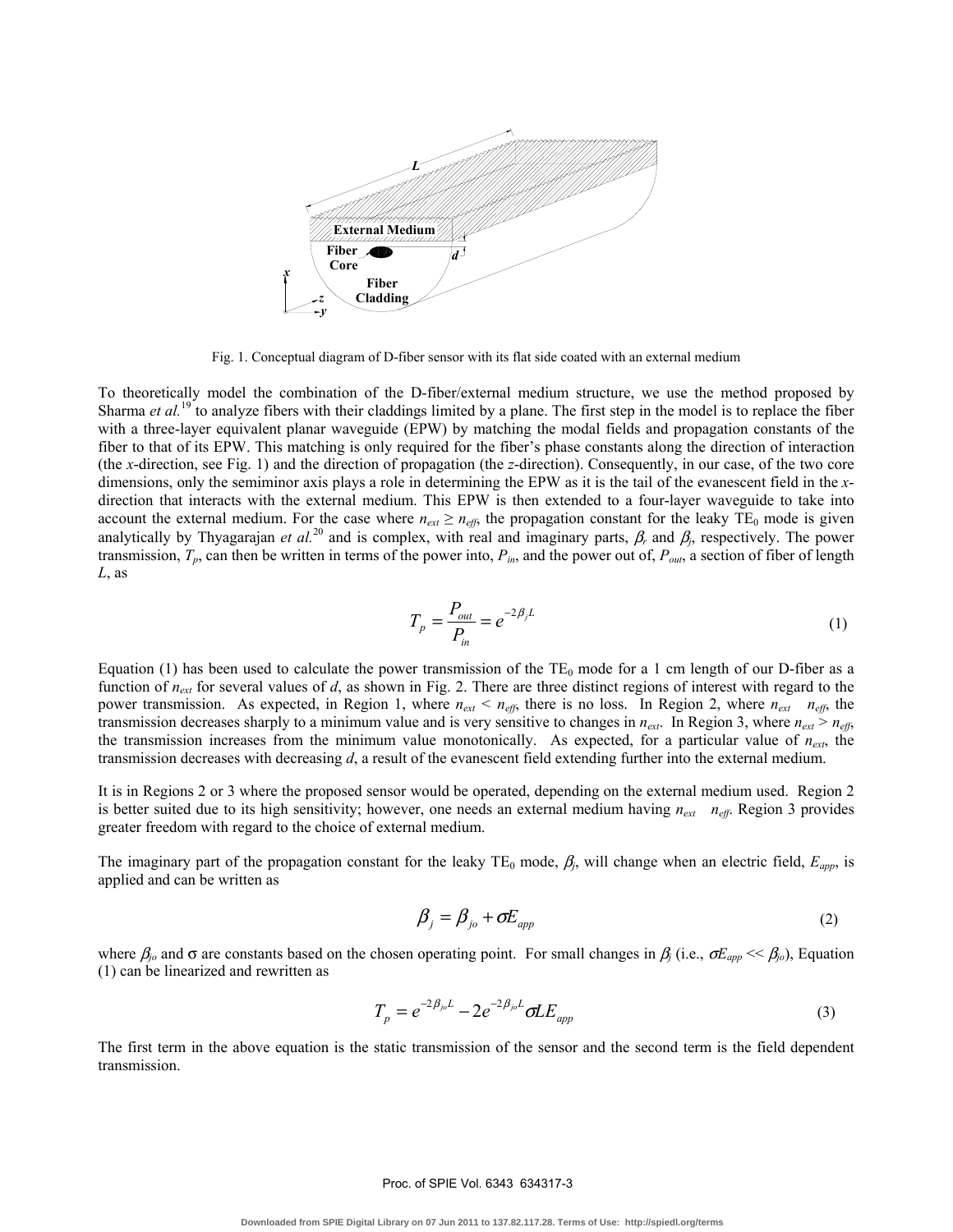

Fig. 2. Calculated transmission for the TE<sub>0</sub> mode versus  $n_{ext}$  for several values of *d* using  $n_{co} = 1.4756$ ,  $n_{cl} = 1.441$ ,  $L = 1$  cm at 1550 nm.

#### **2.2 Experimental verification**

To verify the theoretical model describing the propagation characteristics of our sensor's structure, an external medium that could span all three regions was chosen. We immersed as etched section of our D-fiber in a thermo-optic oil so that changing the oil's temperature would change its refractive index $^{21}$ . The experimental setup is shown in

Fig. 3. The ends of the D-fiber were connected to standard fibers to transmit light at 1550 nm into and out of it. The Dfiber was threaded through an aluminum plate that had a trench in it to contain the oil. The plate also served as the cold plate for the thermoelectric cooler (TEC) that controlled the temperature of the oil. The polarization controller (PC) was used to launch  $TE_0$  polarized light into the D-fiber. The output was detected using a power meter. The temperature range for our TEC was  $15^{\circ}$ C to  $85^{\circ}$ C. The index of refraction at  $25^{\circ}$ C and the thermo-optic coefficient of the oil are given by the manufacturer as 1.472 and  $-3.86 \times 10^{-4}$  °C, respectively, at 1550 nm. Thus, the refractive index of the oil could be changed from approximately 1.449 to 1.476, which covers the entire range in Fig. 2. Shown in Fig. 4 is the measured transmission for an etched fiber along with the best fit curve obtained using our model, which takes into account the thermo-optic effect of the silica. There is excellent agreement between measured and calculated values indicating that the model can correctly predict our structures' propagation characteristics. We have further validated our model by imaging the cross-section of the etched region using a scanning electron microscope<sup>22</sup>.

## **3. PHYSICAL DESIGN**

#### **3.1 Liquid crystals**

The choice for the electro-optic material to be used depends mostly on its sensitivity to electric fields, compatibility with silica, and frequency response. Liquid crystal materials are a good choice for several reasons. They are well understood, are readily available, have refractive indices close to that of silica, and can respond to frequencies from DC into the MHz range.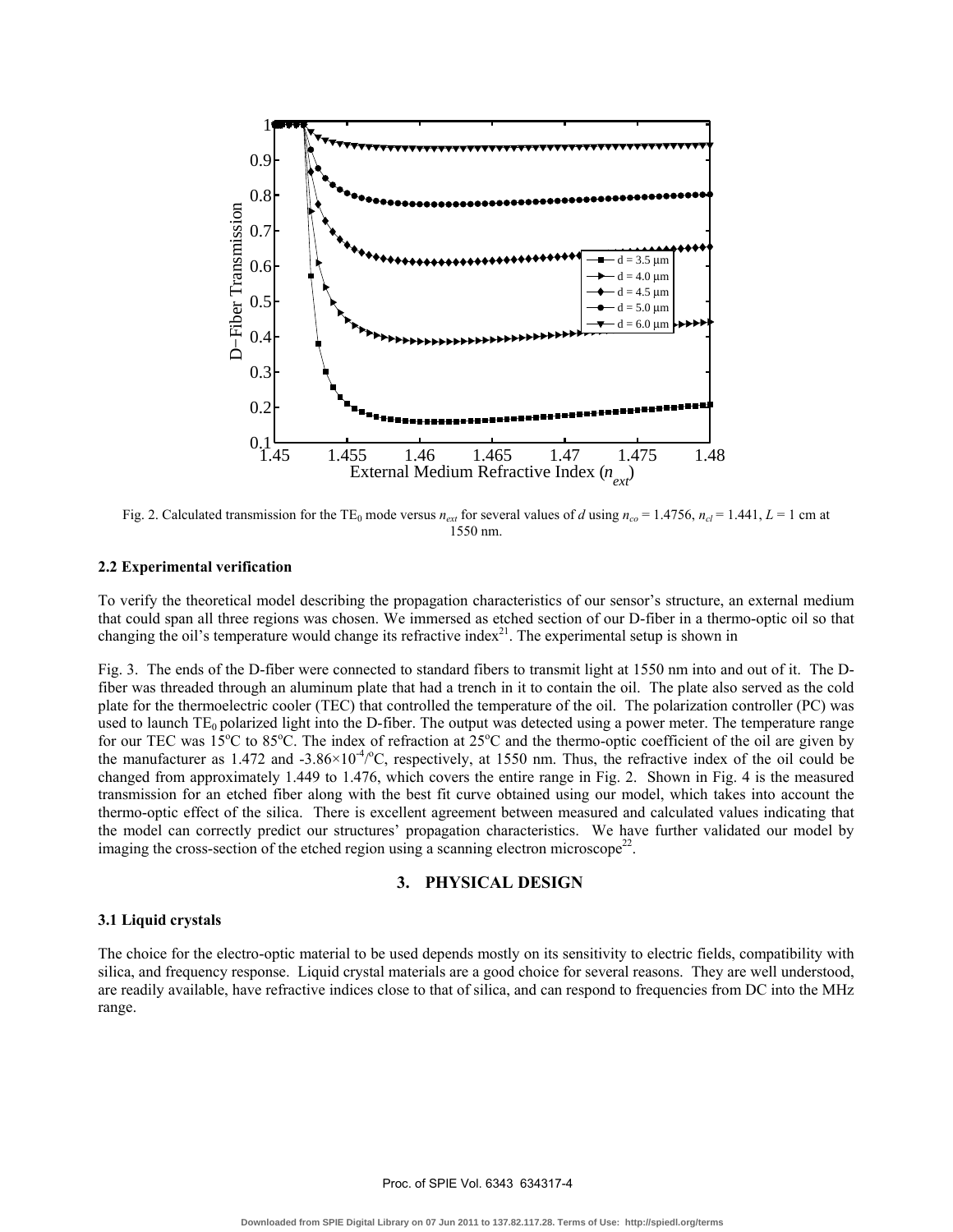

Fig. 3. Experimental setup showing etched section of fiber immersed in thermo-optic oil. TEC - Thermoelectric Cooler;  $\times$  – Fiber connector; PC – Polarization Controller.



Fig. 4. Measured and calculated power transmission (using *d* = 3.99 µm) for a 1 cm length of etched D-fiber.

Liquid crystals are materials that show mesophases between the isotropic liquid and the crystal phases of the material and occur over well-defined temperature ranges. The material is typically made of rod like molecules that have some molecular ordering which can be affected by external electric fields. The average direction of the molecules is known as the director, *ñ*, and the optic axis is parallel to *ñ*. Liquid crystals are anisotropic materials with extraordinary refractive index, *ne*, along *ñ* and ordinary refractive index, *no*, perpendicular to *ñ*. When an electric field is applied, the director can be rotated and, thus, the refractive index seen by polarized light can be modified.

The liquid crystals (LCs) being proposed for this work are chiral (indicated by the 'asterisk' sign) smectics. In the smectic A (SmA\*) phase, in particular, LCs form a layered structure with the molecules aligned parallel to each other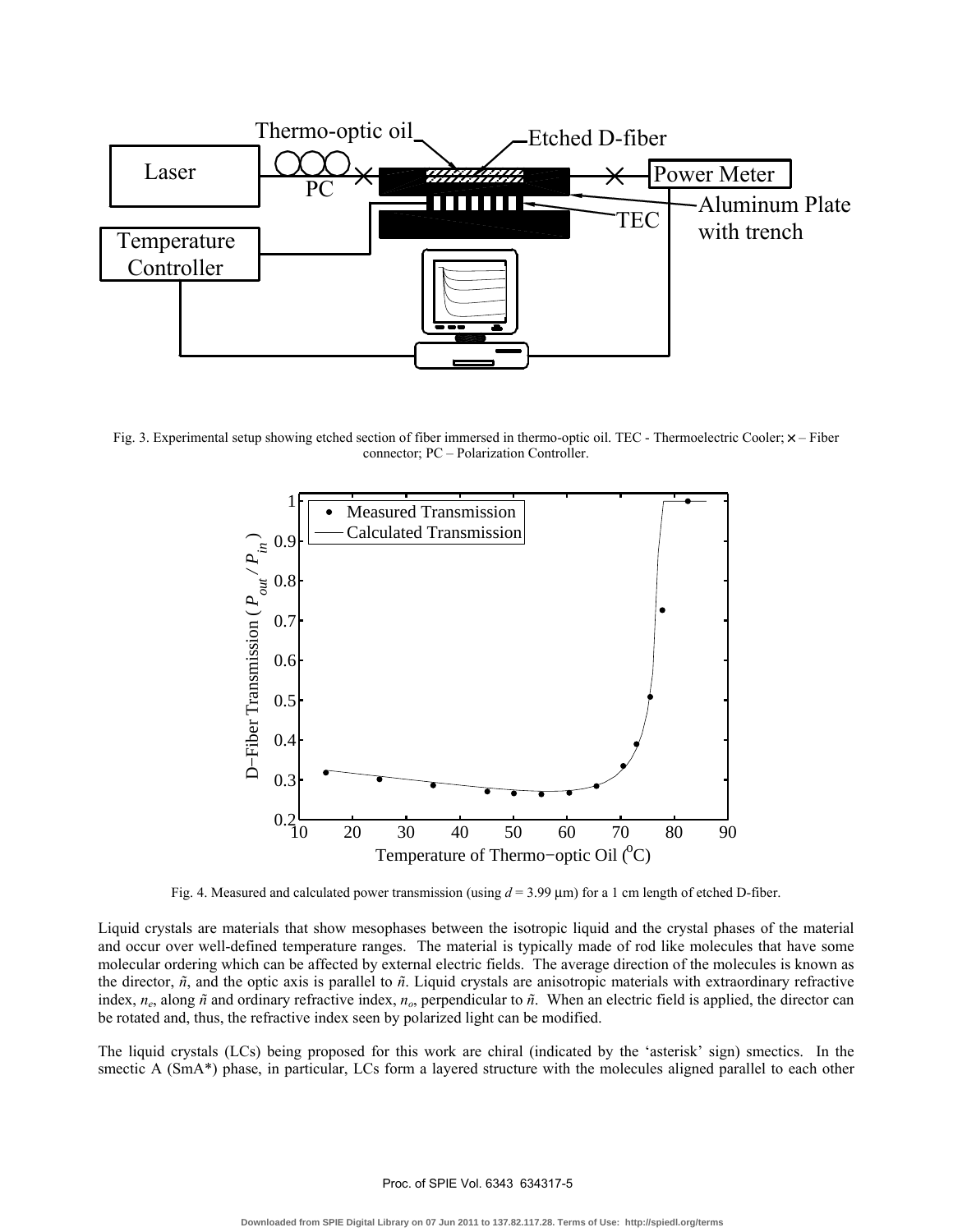within each layer, so that the director is normal to the layer interfaces. The layer thickness is of the order of one molecular length. Application of an electric field perpendicular to the molecular axis causes a tilt of the director away from the layer normal by the electroclinic effect<sup>23</sup>. The molecular tilt results in an induced polarization along the applied electric field. The tilt angle,  $\theta$ , is linear with the applied field, up to a saturation tilt, and is governed by the electroclinic coefficient,  $\chi$ , and is given as

$$
\theta = \chi \vec{E}_{app} \tag{4}
$$

#### **3.2 Design Architecture**

The possible design architectures are dictated by how the LCs are aligned along the surface of the fiber flat. There are two ways in which LCs align themselves to surfaces; homogeneous and homeotropic. Homogeneous alignment is when the rod like molecules are aligned parallel to the surface and homeotropic alignment is when they are perpendicular to the surface. Homogeneous alignment can be achieved simply by coating the surface with an appropriate solution, and rubbing it with a soft tissue or a brush – the rod like molecules align themselves along the direction of rubbing. Homeotropic alignment can be achieved using appropriate surfactants on the surface.

Fig. 5 shows the design architecture used for our sensors. Top and cross sectional views of the D-fiber are shown with the directions of  $\tilde{E}_{app}$ ,  $n_o$ ,  $n_e$ , and  $\tilde{n}$  indicated. The liquid crystals are homogeneously aligned at an angle  $\theta_o$  with respect to the fiber axis. An electric field applied normal to the D-fiber flat rotates the LC molecules by a small angle  $\delta\theta$ . Consequently, the TM mode of the fiber always sees  $n<sub>o</sub>$  and its propagation constant is not affected by the applied field. Hence, in the sensor reported on here, we only excited the TE mode. The TE mode sees  $n_{\theta}(\theta_{o} \pm \delta \theta)$  depending on the direction of *Ẽapp,* where

$$
n_{\theta}(\theta) = \frac{n_{e}n_{o}}{\sqrt{n_{o}^{2}\sin^{2}\theta + n_{e}^{2}\cos^{2}\theta}}
$$
(5)

and  $\theta$  is the angle between the polarization direction of the light and the optic axis<sup>24</sup>. *n*<sub> $\theta$ </sub> is set to an operating point by fixing  $\theta_0$  so that small changes of  $\delta\theta$  by the electroclinic effect results in changes in  $n_\theta$ , which results in changes in the TE mode's power. The LC that was readily available to us had both  $n<sub>o</sub>$  and  $n<sub>e</sub> > n<sub>eff</sub>$  so that the sensor operated in Region 3.

We would like to point out that the fact that the two modes of the fiber see different refractive indices opens up the possibility of designing an interferometric sensor in which both the modes are excited. An LC would have to be engineered to have  $n_o$  and  $n_\theta < n_{\text{eff}}$  so that both modes are guided and only the TE mode propagation constant would be affected by the electric field. In such a sensor, interference of the two modes at the output of the sensor would be used to detect the electric field, similar to what is done in crystal-based electric field sensors.

#### **3.3 Fabrication technique**

To fabricate a sensor a film of properly aligned liquid crystals must be placed over the flat of the D-fiber. This can be achieved using several techniques. Here we describe the technique used to fabricate our prototype sensor. Fig. 6 shows the cross section of our fabricated sensor. In order to apply an electric field, the sensor was sandwiched between two electrodes; an aluminium base and an indium tin oxide (ITO) coating on the top cover. The D-fiber was etched for  $\sim$ 150 min so that the cladding thickness was reduced to  $\sim$  5  $\mu$ m, which provides an appreciable loss as seen in Fig. 2. The etched section of the D-fiber was bonded with its flat side facing up into a groove machined into a plastic cover slip. W415, the liquid crystal material used, has a SmA\* phase between 34.3°C and 24.1°C and an electroclinic coefficient of approximately 1.3 deg/( $V/\mu$ m) at 30 $^{\circ}C^{25}$ . For correct planar alignment of the liquid crystal molecules, the LC requires the coating of both surfaces with a nylon solution and the rubbing of one or both of the surfaces with a brush to force the alignment of the crystals along the rubbing direction. The nylon solution was spun onto the fiber flat and onto the ITO coated side of the top cover. The fiber flat was then rubbed with a brush along the fiber axis. The LC, in its isotropic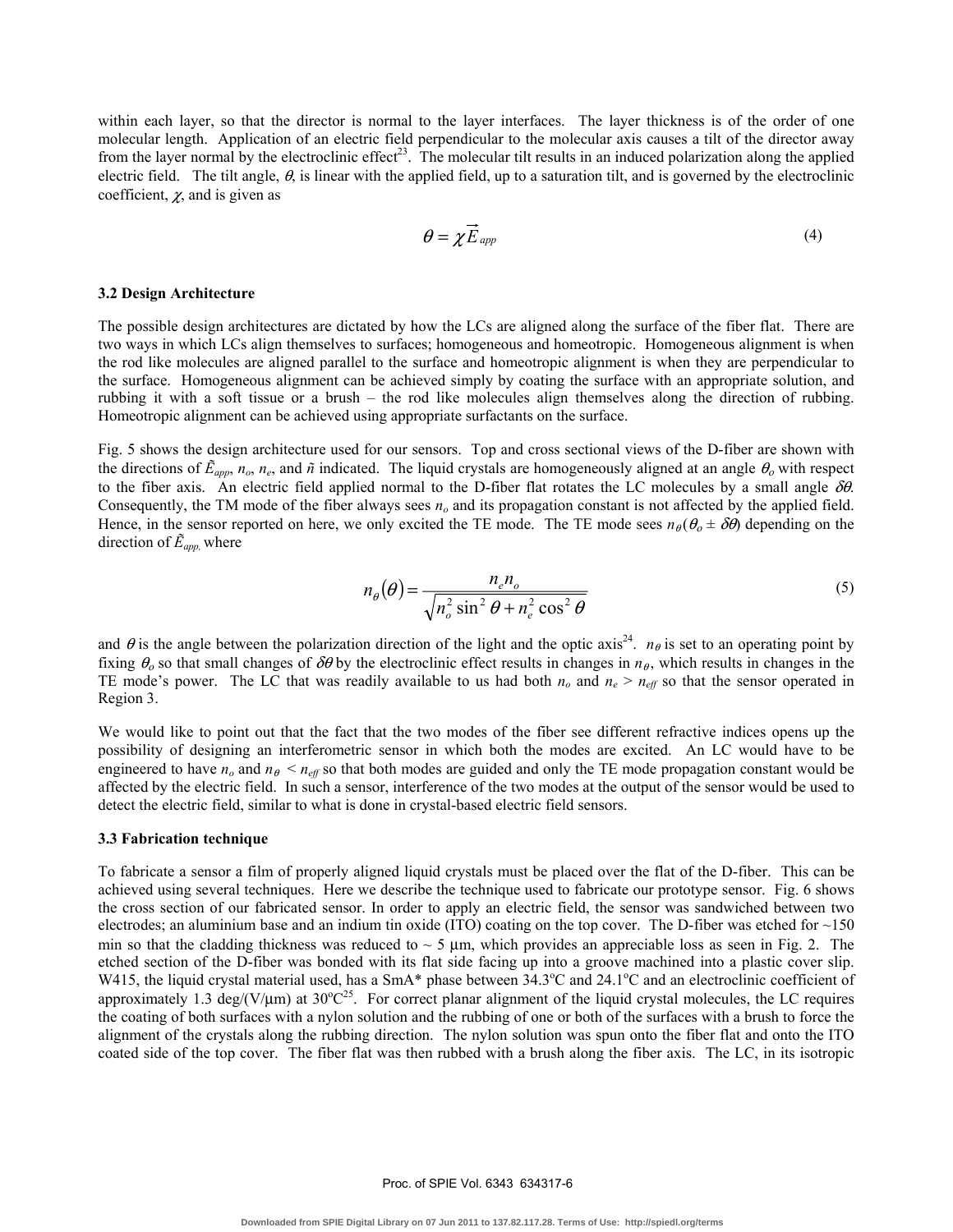phase ( $T = 50^{\circ}$ C), was inserted into the cavity created around the fiber through capillary action and cooled to its SmA\* phase  $(T = 30^{\circ}C)$  at a rate of -0.1°C/min.



Fig. 5. Top and Cross sectional view of sensor with liquid crystal aligned at θ*o* to the fiber axis. Shown for each view are the directions  $n_o$  and  $n_e$ , the LC director,  $\tilde{n}$ , and the direction of  $\tilde{E}_{app}$ 

# **4. EXPERIMENTAL SETUP AND RESULTS**

The experimental setup used to verify the prototype is shown in Fig. 7. A lock-in amplifier (LIA) was used to apply and detect the electric field. Its output was amplified using a high voltage amplifier capable of applying a maximum of 200V<sub>pk</sub>. The frequency of primary interest for high voltage applications is either 50 or 60 Hz, and here we used a 50 Hz sinusoid.



Fig. 6. Cross section of fabricated sensor

Proc. of SPIE Vol. 6343 634317-7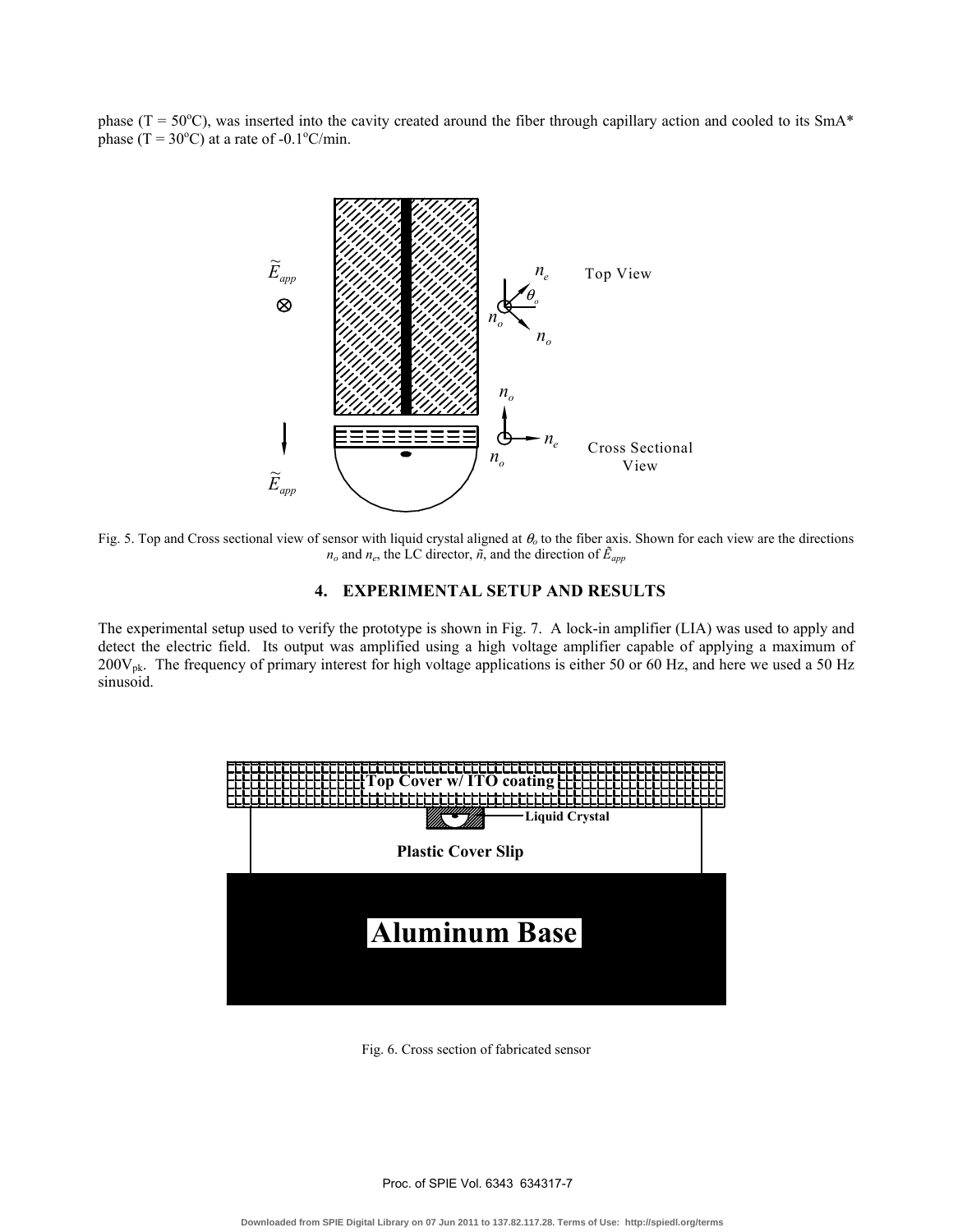

Fig. 7. Experimental setup. TEC - Thermoelectric Cooler; × – Fiber connector; PC – Polarization Controller; LIA – Lock-in Amplifier; G – High Voltage Amplifier.

The temperature of the LC was set to either 29 or  $30^{\circ}$ C so that the LC was in its SmA\* phase. The voltage applied to the sensor was ramped up and down in 25 V steps between zero and its peak value of 200 V. Many such ramps were conducted in succession. For each voltage level within a ramp, the LIA signal was sampled every second for 60 seconds and the mean and standard deviation of the 60 samples was calculated. Based on the geometry of the sensor and the field reduction factor due to the induced depolarization field<sup>26</sup>, the peak electric field in the liquid crystal layer was estimated to be  $\sim 0.45$  V/um.

Fig. 8 shows the prototype sensor's response at the two different temperatures. As expected, the sensor's response to a ramped AC applied voltage is linear; however, we found that the slope of the response changed over time. Also shown in the figure is this evolution of slope of the sensor's linear response. To demonstrate the linearity of the sensor, Fig. 9 shows the curve in Fig. 8 with the largest slope, along with error bars and a linear fit. The error bars are the standard deviation of the mean of the samples taken at each voltage level.

Obviously, this time dependent change in the signal is unwanted and unexpected. We feel there are several possible reasons for this. As mentioned earlier, the alignment of the LC molecules is very important and one possible reason for this time dependent change is that the surface of the fiber flat was not optimally treated, causing imperfect alignment of the molecules. The slope of the sensor's response starts off small and increases to a peak. It is possible that the application of the electric field over time forces or aids some improperly aligned molecules to align themselves with any properly aligned neighbouring molecules. Another possible reason could be the LC film thickness. In the majority of liquid crystal applications, such as in display applications, the liquid crystals are confined between two glass slides with a spacing on the order of 1-5 µm. In our case, the molecules are confined to a spacing of  $>$  20 µm, which may have also affected the alignment of the molecules. Further process development is necessary to optimally align the liquid crystals on the fiber flat.

# **5. SUMMARY**

We have proposed a design for an in-line electric field sensor using evanescent fields in D-fibers and chiral liquid crystals. Fabrication and testing of our prototype show proof of principle. The sensor responds linearly to an applied electric field and has a peak sensitivity of 0.2 mV/(V/ $\mu$ m), but we found that the sensitivity changed over time. It is likely that improvements would be possible using a liquid crystal that could be specifically tailored for this application.

# **ACKNOWLEDGMENTS**

We would like to thank David Walba for supplying the liquid crystal material used in these studies. This research has been supported in part by NSERC and the NSERC eMPOWR program administered through Canadian Institute for Photonic Innovations (CIPI).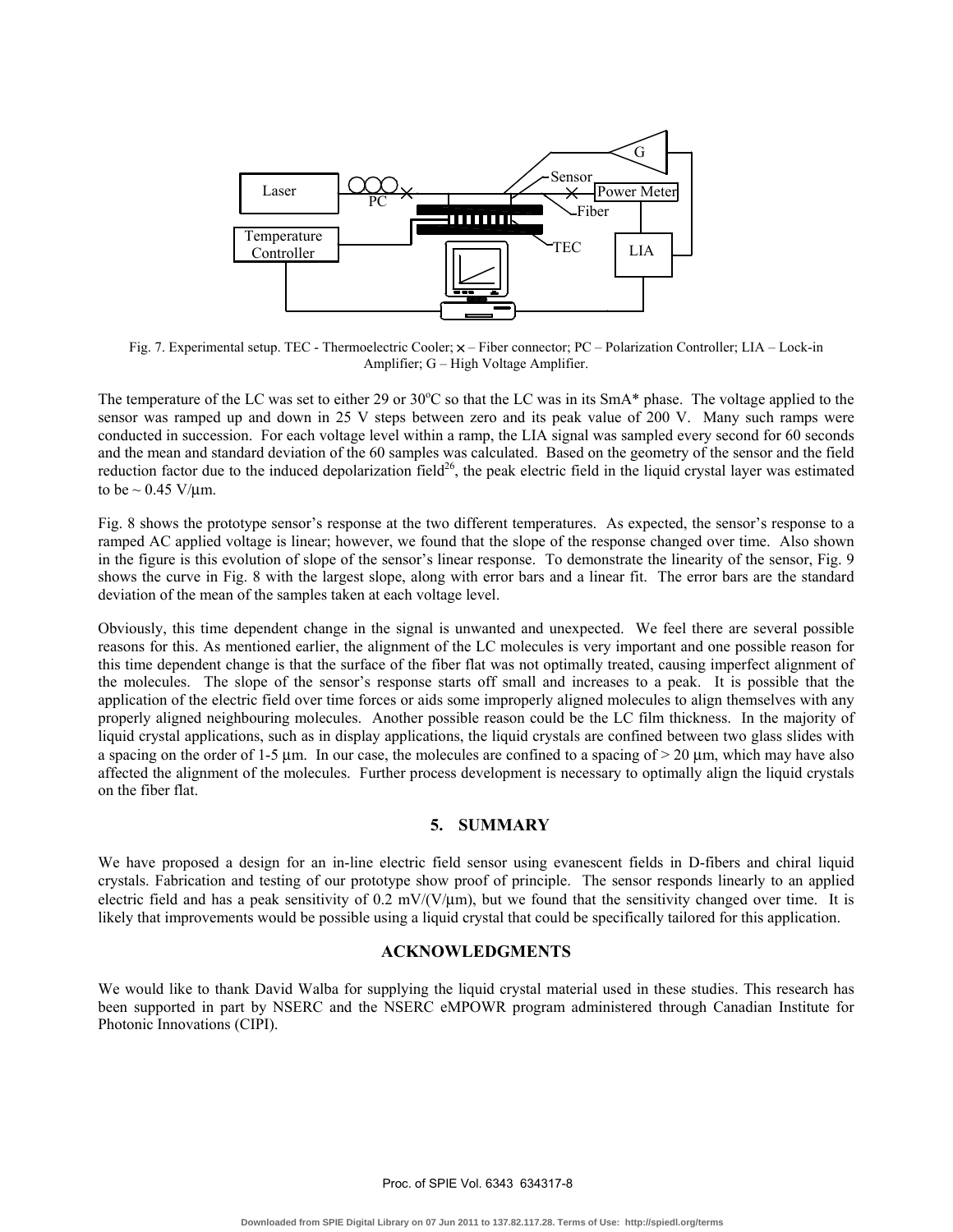

Fig. 8. Prototype sensor response to voltage ramps for liquid crystal temperatures of 29 and  $30^{\circ}$ C along with slope of sensor's linear response.



Fig. 9. Largest slope sensor response along with error bars and linear fit

## Proc. of SPIE Vol. 6343 634317-9